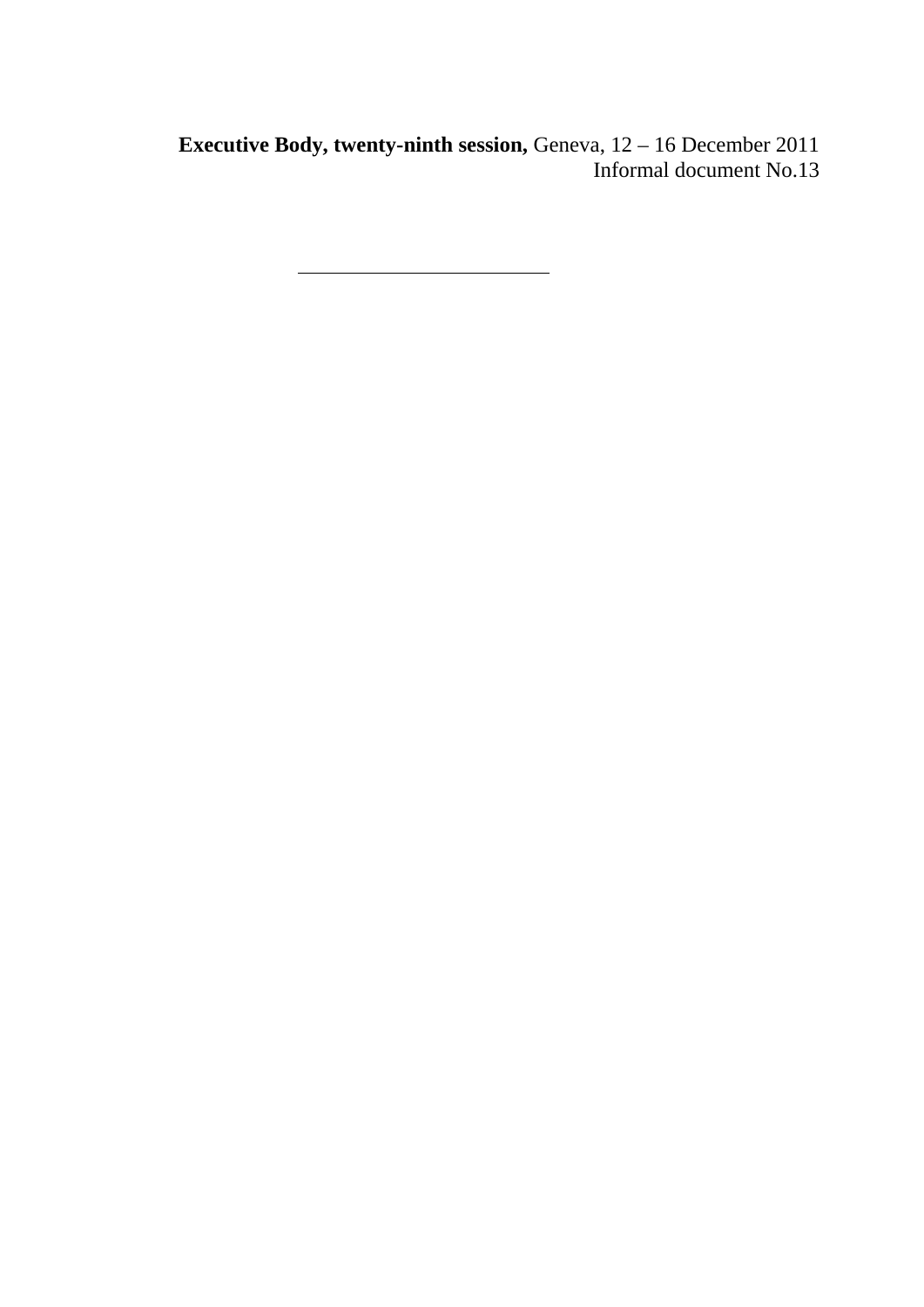## **Monitoring of VOC emissions EGTEI**

# **Provisional informal document**

## **30 November 2011**

(This document should be further developed for release for the next WGSR in April 2012)

## *Introduction*

In technical annex VI, there are currently four ways of expressing the ELVs for VOC:

- As total organic carbon (TOC), which is a concentration of carbon in the gas stream, usually expressed in mg C per cubic meter (mg  $C/m<sup>3</sup>$ ), in the standard conditions of temperature and pressure (STP),
- As substance which is a concentration of one or several substances which are assigned to the following risk phrases: suspected of causing cancer and/or suspected of causing genetic defects, may cause cancer, may cause genetic defects, may cause cancer by inhalation, may damage fertility, may damage the unborn child) expressed in mg substances per cubic meter (mg/m<sup>3</sup>) in the standard conditions of temperature and pressure,
- As a total emission of VOC, expressed in % of solvent input, or g VOC/unit of activity (g VOC/ $m^2$ , g VOC/kg high solid, ...) for some activities using solvents or % of petrol throughput for activities related to storage and handling of petrol,
- As a fugitive emission of VOC expressed in % of solvent input.

Per activity of annex VI, the situation is as follows (the number of the table in annex VI is provided):

| <b>Activity of annex VI</b>                                           | <b>ELVc</b><br>expressed in<br>mg VOC / $m3$ | <b>ELVt expressed in</b><br>% of solvent input | <b>ELVc</b> expressed<br>in mg $C/m3$ | <b>ELVf expressed in</b><br>% of solvent input |
|-----------------------------------------------------------------------|----------------------------------------------|------------------------------------------------|---------------------------------------|------------------------------------------------|
| Loading and unloading<br>of mobiles container at                      | X                                            |                                                |                                       |                                                |
| terminals - Table 1<br>Storage installation at<br>terminals - Table 1 |                                              | % of throughput                                |                                       |                                                |
| Service stations<br>Storage - Table 1                                 |                                              | % of throughput                                |                                       |                                                |
| Service stations<br>Car refueling<br>Table 1bis                       |                                              | % of throughput                                |                                       |                                                |
| Shoe industry - Table 2                                               |                                              | g/pair of shoes                                |                                       |                                                |
| Other adhesive coating<br>Table 2                                     |                                              | Or kg VOC/kg solid<br>input                    | Or ELVc + ELVf                        |                                                |
| Wood and plastic<br>Iamination - Table 3                              |                                              | $q$ VOC/ $m2$                                  |                                       |                                                |
| Car manufacturing<br>Table 4                                          |                                              | g VOC/m <sup>2</sup> or<br>$g/body + g VOC/m2$ |                                       |                                                |
| Truck, truck cabin and<br>bus manufacturing<br>Table 4                |                                              | $q$ VOC/ $m2$                                  |                                       |                                                |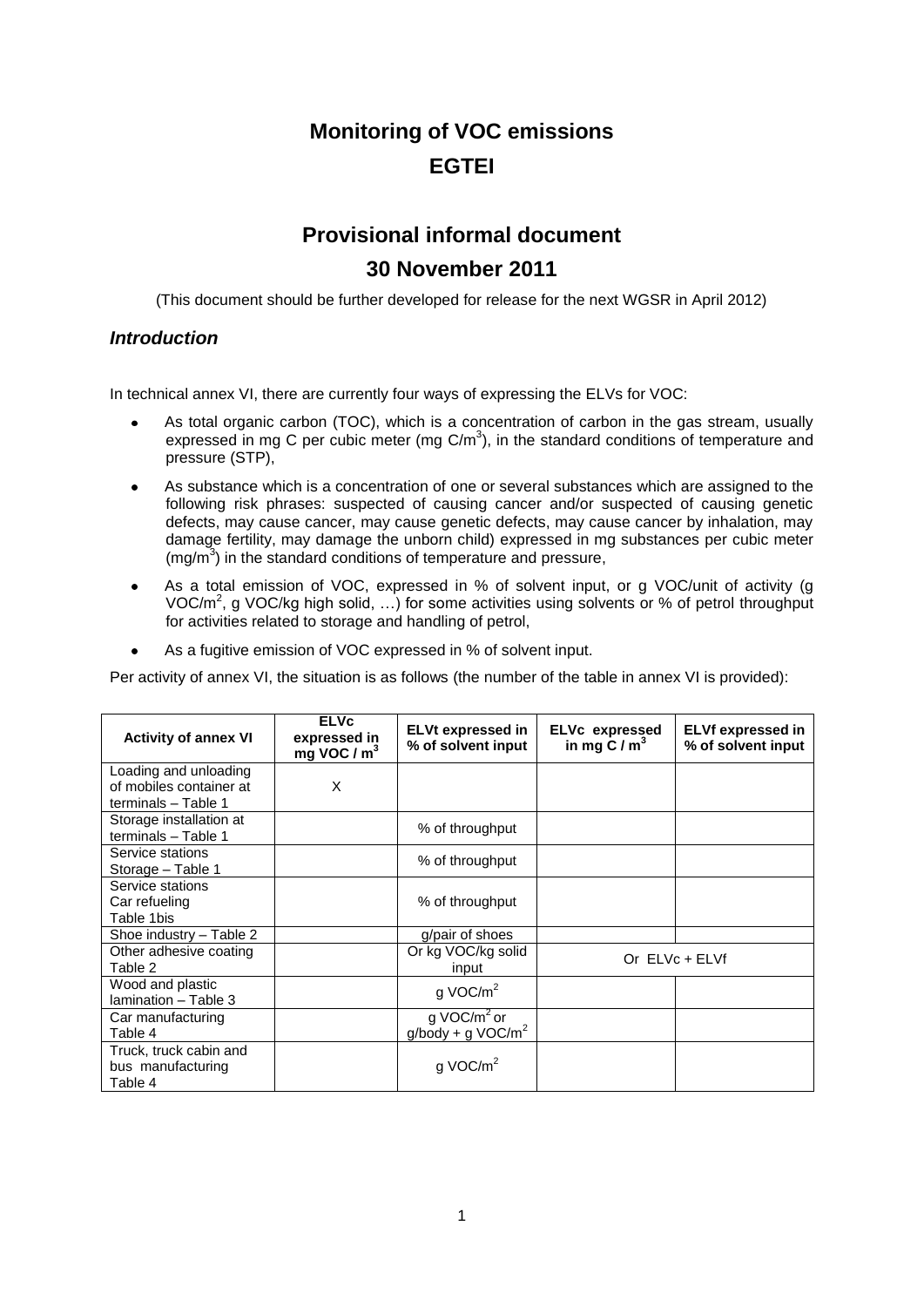| <b>Activity of annex VI</b>                                          | <b>ELVc expressed</b><br>in mg VOC / $m3$ | <b>ELVt expressed in</b><br>% of solvent input | <b>ELVc</b> expressed<br>in mg C / $m3$ | <b>ELVf expressed in</b><br>% of solvent input |
|----------------------------------------------------------------------|-------------------------------------------|------------------------------------------------|-----------------------------------------|------------------------------------------------|
| Wood coating<br>Table 5                                              |                                           | Or kg VOC/kg solid<br>input                    | Or ELVc + ELVf                          |                                                |
| Coating of metals and<br>plastics - Table 5                          |                                           | Or kg VOC/kg solid<br>input                    | Or ELVc + ELVf                          |                                                |
| Textile, fabric foil, and<br>paper coating<br>Table 5                |                                           | Or kg VOC/kg solid<br>input                    | Or ELVc + ELVf                          |                                                |
| Coating of plastic work<br>pieces<br>Table 5                         |                                           | Or kg VOC/kg solid<br>input                    | Or $ELVc + ELVf$                        |                                                |
| Leather coating<br>Table 6                                           |                                           | $g$ VOC/ $m2$                                  |                                         |                                                |
| Winding wire coating<br>Table 6                                      |                                           | g VOC/ kg wire                                 |                                         |                                                |
| Coil coating<br>Table 7                                              |                                           | Or kg VOC/kg solid<br>input                    | Or ELVc + ELVf                          |                                                |
| Dry cleaning<br>Table 8                                              |                                           | g VOC/kg of<br>cleaned and dried<br>product    |                                         |                                                |
| Manufacture of paints,<br>varnishes, inks and<br>adhesives - Table 9 |                                           | Or kg VOC/kg solid<br>input                    | Or $ELVc + ELVf$                        |                                                |
| Heat set offset<br>Table 10                                          |                                           | Or % of the ink<br>consumption                 | Or $ELVc + ELVf$                        |                                                |
| Publication gravure<br>Table 10                                      |                                           | Or % of the ink<br>consumption                 |                                         | Or ELVc + ELVf                                 |
| Packaging rotogravure<br>and flexography<br>Table 10                 |                                           | Or % of the<br>reference emission              | Or ELVc + ELVf                          |                                                |
| Manufacture of<br>pharmaceutical<br>products - Table 11              |                                           | Or % of solvent<br>input                       | Or ELVc + ELVf                          |                                                |
| Conversion of rubber<br>Table 12                                     |                                           | % of solvent input                             | Or ELVc + ELVf                          |                                                |
| Surface cleaning with<br>chlorinated solvents<br>Table 13            | X                                         |                                                |                                         | X                                              |
| Surface cleaning with<br>non chlorinated<br>solvents - Table 13      |                                           |                                                | X                                       | X                                              |
| Oil extraction<br>Table 14                                           |                                           | kg VOC / t product                             |                                         |                                                |
| Wood preservation<br>Table 15                                        |                                           | Or kg VOC / $m^3$ of<br>wood                   | Or ELVc + ELVf                          |                                                |

ELVc expressed as total organic carbon or substance /  $m<sup>3</sup>$  can only be controlled by the use of **specific monitoring equipment,** described here after.

ELVt for solvent uses, expressed as % of solvent input or as g/unit of activity can be controlled by a **solvent management plan**.

ELVf can be controlled by a **solvent management plan and determination of stack emissions** with a monitoring equipment.

Total emissions from petrol storages and service stations can be estimated by calculation programmes such as TANKS and compared to ELVt. Other sources of estimations are provided here after.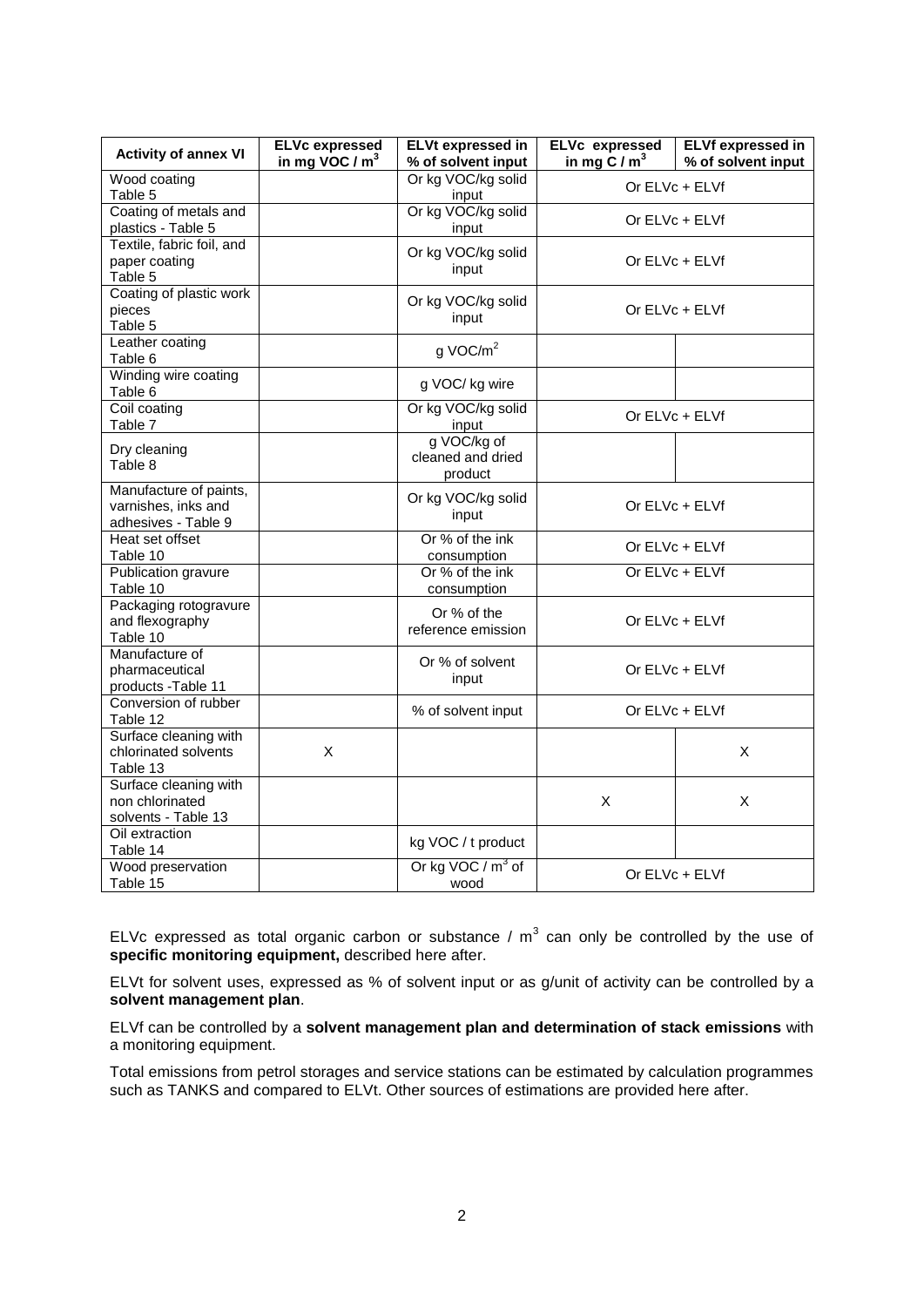### *Monitoring techniques of VOC emissions as total organic carbon*

#### Flame ionisation detector

Organic carbon compounds are relatively easily ionisable in a hydrogen flame. Flame ionisation detector (FID) techniques work consequently by a gas being passed into a measurement chamber, which uses a flame to create ions from the VOCs. More specifically, FID analysers make use of the chemi-ionisation of organically bound carbon atoms in a hydrogen flame to provide measurements.

The measurement cell contains a pair of electrodes and a current is applied between them. If there are ions present in the cell, a current can pass between the electrodes. The ionisation current measured by the FID depends upon the number of carbon-hydrogen bonds of the organic compounds burning in the fuel gas flame and the ability with which these compounds ionise. The more ions present in the cell, the greater the current. As the abundance of ions within the cell depends on the concentration of the gas, FID provides an effective means of measuring the concentrations of VOC.

The absolute measuring sensitivity depends on the material of the combustion nozzle and the detector geometry.

FID does not differentiate between different compounds since it responds to carbon bonds rather than to specific compounds. Thus the result is given as total organic carbon. The response, however, depends on the type of binding of the respective carbon atom. This means that high amounts of compounds with low FID response will lead to underestimated measurement results, if they cannot be corrected with corresponding response factors. The response factors for individual compounds have to be determined experimentally but default values are also available.

The method involves extraction of a gas sample through a heated line to avoid condensation losses into the FID detector. The FID is calibrated with propane and give a direct reading as part per million per volume propane equivalent VOC which can be converted at standard temperature and pressure (STP) using the mass of carbon in the calibration gas and the molar volume of 22,4 liters at STP.

The FID technique is used in two European standards for VOC monitoring:

- EN 13526 of November 2001: Stationary source emissions Determination of the mass concentration of total gaseous organic carbon in flue gases from solvent using processes continuous flame ionisation detector method.
- EN 12619 of June 1999: Stationary source emissions Determination of the mass concentration of total gaseous organic carbon at low concentrations in flue gases — Continuous flame ionisation detector method.

These two standards are being revised and a new standard is planned for release in 2012. They are widely used in Europe.

#### Other techniques

Other techniques are Electron Capture detection, catalytic oxidation.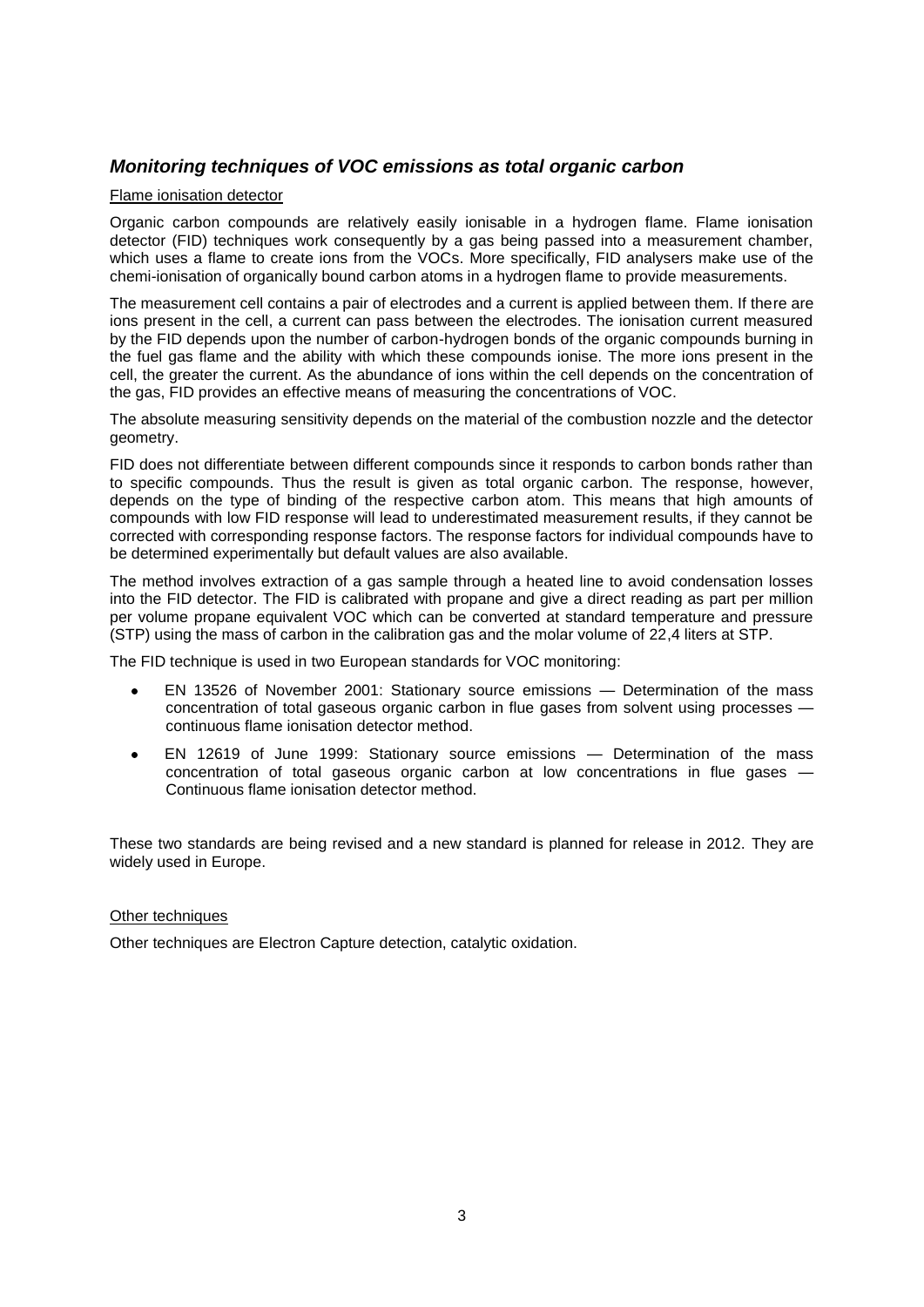## *Monitoring techniques of individual VOC substances*

Sampling and gas chromatography (GC)

The different VOC can be adsorbed on solid adsorbents.

There is no universal sampling sorbent. It must be selected according to the VOCs to be monitored.

Organic polymeric sorbents can be used. They are hydrophobic. This property enables the adsorption of very small concentrations of VOC. Highly volatile compound are hardly adsorbed on this type of resins as well as polar molecules such as ketones and alcohols.

Inorganic sorbent can adsorb polar molecules but also water which is an inconvenient.

Activated carbon based sorbents are also used as they can adsorb a large variety of VOCs.

Thermal desorption or solvent extraction is then used. The VOC concentration is determined by GC and FID analysis or mass spectroscopy.

VOCs can also be absorbed in a liquid media. They can be analysed after separation by GC.

The method for monitoring individual VOC is described in the following European standard:

EN 13649 of 2002 : Stationary source emissions — Determination of the mass concentration of individual gaseous organic compounds: activated carbon and solvent desorption method

The standard is based on the principle of sampling onto adsorption media followed by desorption and analysis by GC. Several analytical methods can be used. Sampling is a crucial part of the methodology.

NIOSH and OSHA analytical methods are also widely in use in Europe. NIOSH Manual of Analytical Methods is available at http://www.cdc.gov/niosh/az/a.html.

#### Non dispersive Infrared spetrometry (NDIR)

VOC can absorb Infra red radiation. Each VOC has an electronic finger print or spectrum. This property is used NDIR spectrometry.

The wavelength is selected to coincide with the absorption peak of the VOC to be monitored. In case of a mixture, there can be overlapping of spectra.

The method is well suited for the monitoring of one single compound.

#### Other techniques :

Other techniques which can be used are Fourier Transform Infrared absorption (FTIR), differential optical absorption spectrometry (DOAS), mass spectroscopy.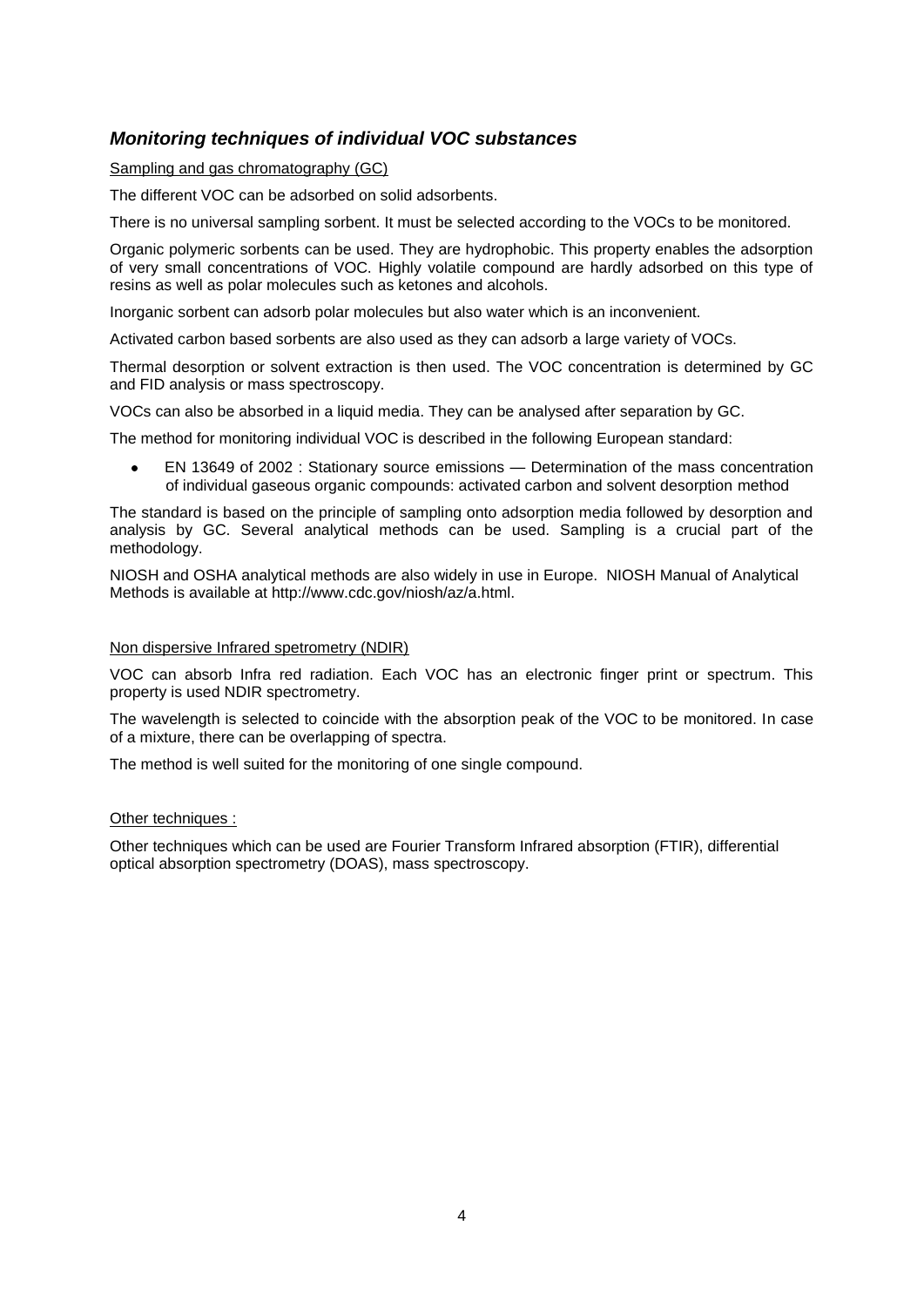#### *Solvent management plan*

A solvent management plan is a key estimation system to determine the consumptions, uses and emissions of solvents, especially fugitive VOC emissions. It is used to check the compliance of an installation using solvents for which the total VOC ELV applied is expressed in % of solvent input, in a total VOC mass / unit of activity, or for which the fugitive VOC ELV is expressed in % of solvent input.

The solvent management plan consists in estimating solvent inputs and solvent outputs.

Inputs are often easily known.

On contrary, only some outputs can be estimated easily. The solvent mass balance is a tool for estimating VOC emissions based on the following principles.

In order to be equilibrated, the same units have to be used to characterise inputs and outputs. The balance is carried out in mass of solvent or VOC.



Definitions of inputs and outputs to be considered are as follows:

Inputs of organic solvents (I):

I1 The quantity of organic solvents or their quantity in preparations purchased which are used as input into the process in the time frame over which the mass balance is being calculated.

I2 The quantity of organic solvents or their quantity in preparations recovered and reused as solvent input into the process. (The recycled solvent is counted every time it is used to carry out the activity.)

Outputs of organic solvents (O):

O1 Emissions in waste gases.

O2 Organic solvents lost in water, if appropriate taking into account waste water treatment when calculating O5.

O3 The quantity of organic solvents which remains as contamination or residue in products output from the process.

O4 Uncaptured emissions of organic solvents to air. This includes the general ventilation of rooms, where air is released to the outside environment via windows, doors, vents and similar openings.

O5 Organic solvents and/or organic compounds lost due to chemical or physical reactions (including for example those which are destroyed, e.g. by incineration or other waste gas or waste water treatments, or captured, e.g. by adsorption, as long as they are not counted under O6, O7 or O8).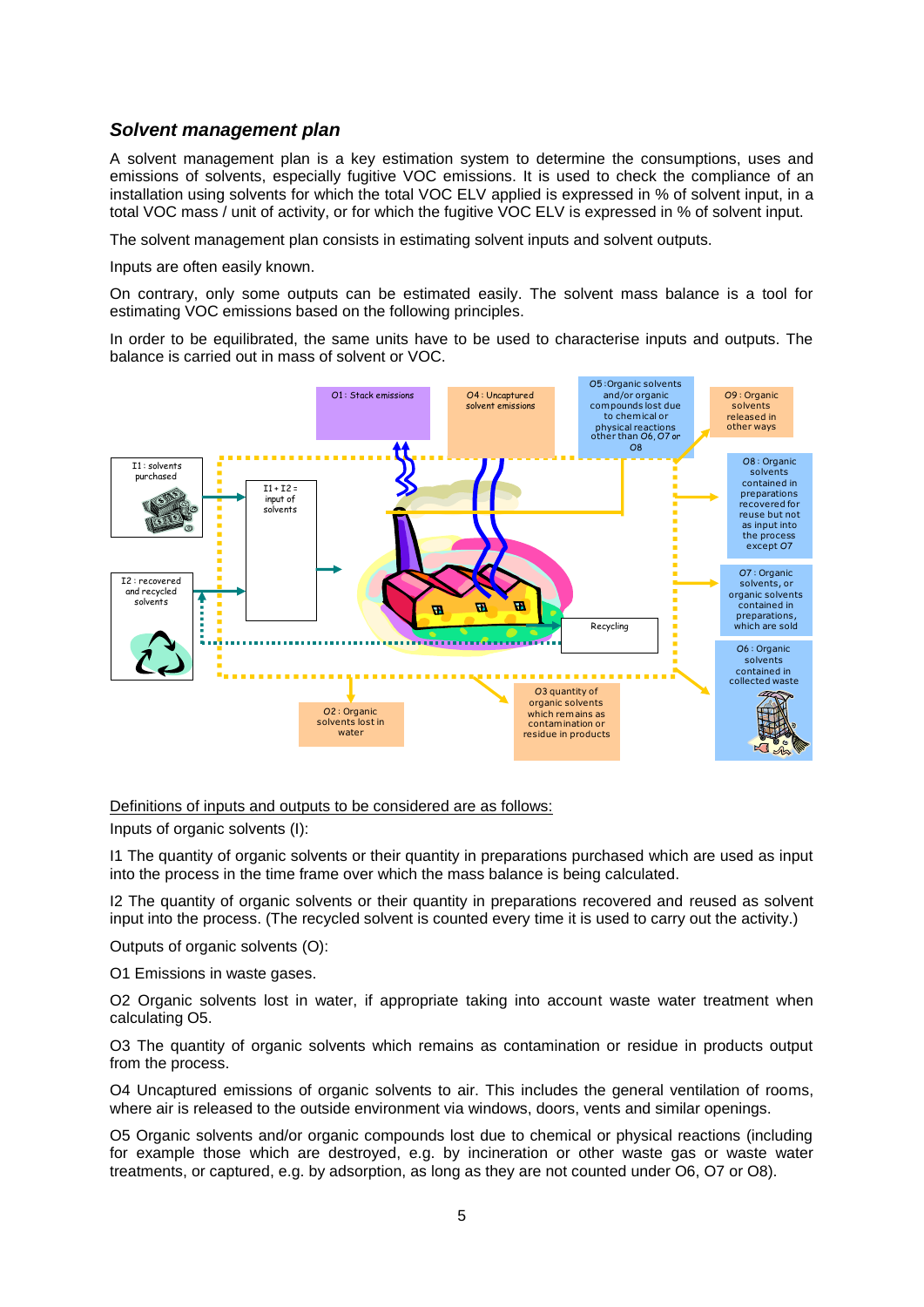O6 Organic solvents contained in collected waste.

O7 Organic solvents, or organic solvents contained in preparations, which are sold or are intended to be sold as a commercially valuable product.

O8 Organic solvents contained in preparations recovered for reuse but not as input into the process, as long as not counted under O7.

O9 Organic solvents released in other ways.

The determination of the solvent consumption and VOC emissions can be done according to equations presented here after:

The consumption of solvent is calculated according to the following equation:

 $C = 11 - OR$ 

In annex VI, the thresholds for application of the ELV are based on the consumption of solvents.

Total VOC emissions are defined as follows:

 $E = F + O1$ 

Or

 $E = 11 - 05 - 06 - 07 - 08$ 

Total VOC emissions are expressed in mass of VOC.

If O1 has been determined by a monitoring device providing an emission expressed in carbon equivalent, this mass of carbon equivalent must be transformed in mass of VOC taking into account the composition of the waste gas in VOC and the response factors of the monitoring device to the different VOC.

F is the fugitive emission as defined below:

F = I1 - O1 - O5 - O6 - O7 - O8

or

 $F = O2 + O3 + O4 + O9$ 

This quantity can be determined by direct measurement of the different quantities. Alternatively, an equivalent calculation can be made by other means, for instance by using the capture efficiency of the process.

The fugitive emission value as well as the total emission can be expressed as a proportion of the input, which is calculated according to the following equation:

 $I = 11 + 12$ 

The solvent management plan can be done on a regular basis such as an annual basis, in order to control progress carried out, take the necessary measures if deviations are observed and be in position to assess the compliance of the installation with ELVs.